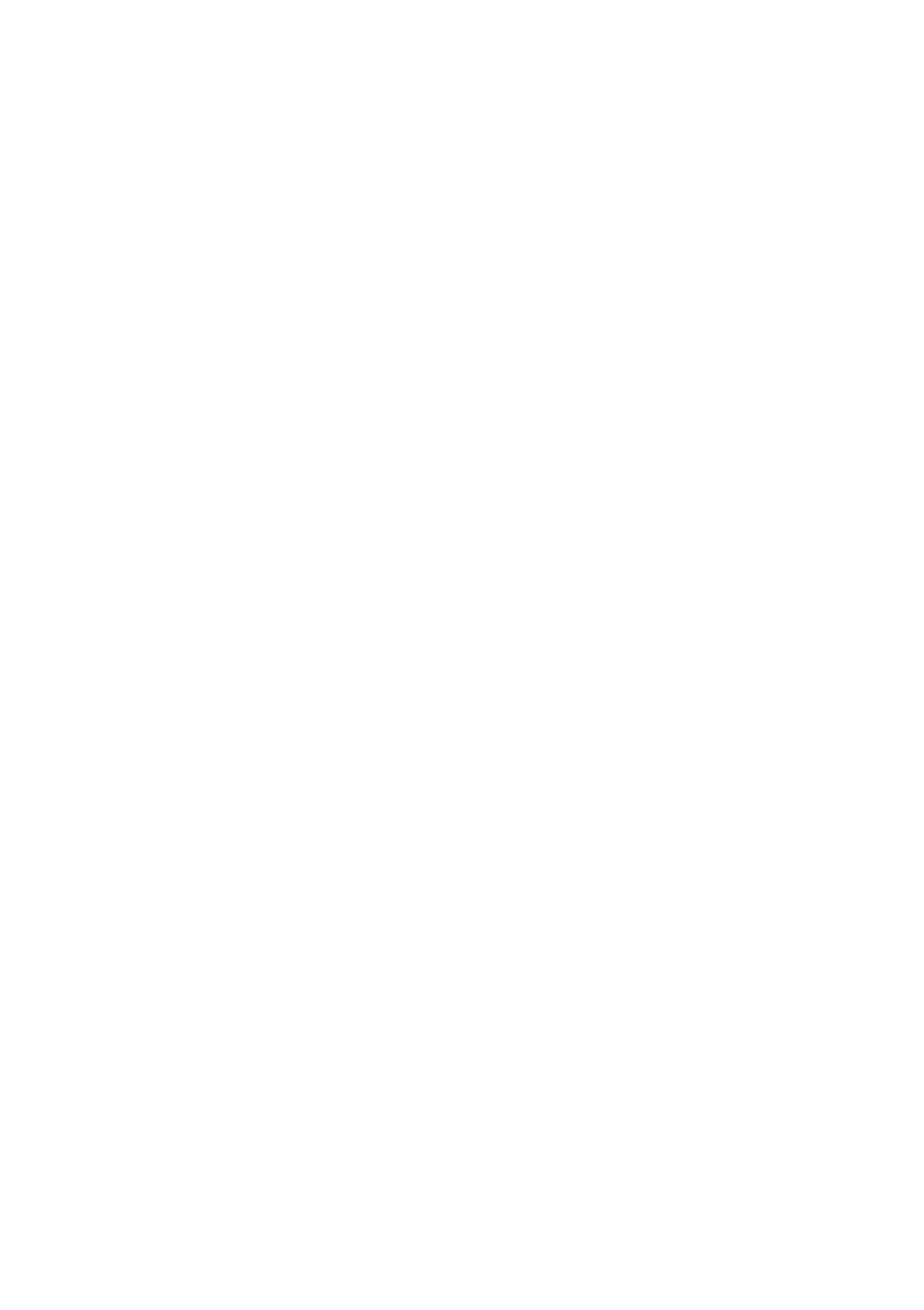# **CONTENTS**

| 1. HOOK-UP AND CONFIGURATION | 4  |
|------------------------------|----|
| 2. READ-ONLY VARIABLES       | 5  |
| 3. READ AND WRITE VARIABLES  | 8  |
| 4. EXAMPLES                  | 11 |
| 5. ERROR RESPONSE CODES      | 13 |
| EU DECLARATION OF CONFORMITY | 15 |
| <b>GUARANTEE</b>             | 15 |



### **SAFETY RULES**

In order to avoid personal injury risks and environmental damage, and to ensure that the device works correctly, the personnel in charge of installing, operating and maintaining the device must follow the instructions given in this manual, paying particular attention to the recommendations and warning detailed in it. In addition, they must follow the specific instructions of use for the chemical products that they wish to dose.

This device must not be used by people (including children) with reduced physical, sensory or mental capacities or a lack of experience and knowledge, unless they do so under supervision or they are informed of the correct procedures. Children must not play with the device unsupervised.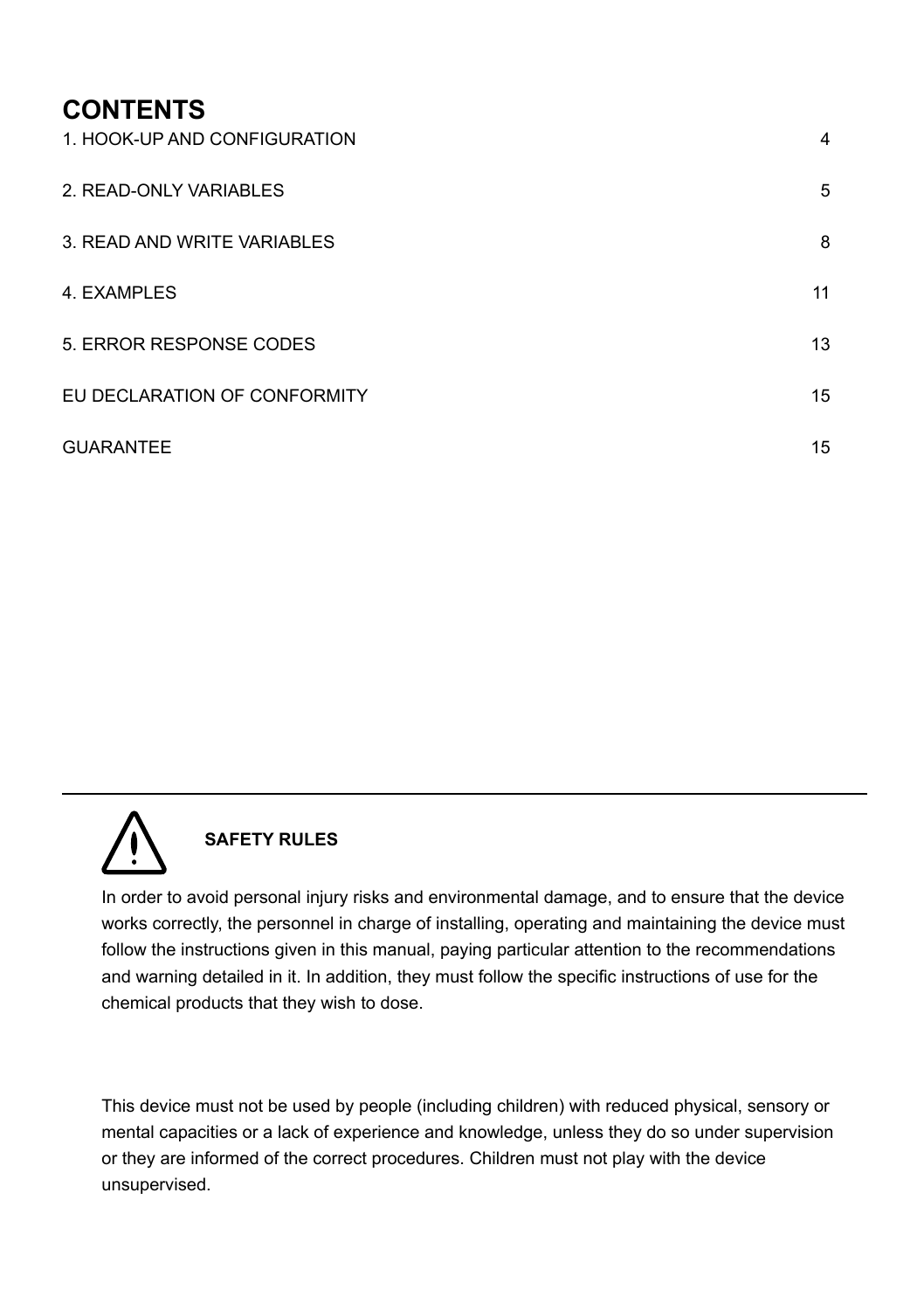<span id="page-3-0"></span>

# **1. HOOK-UP AND CONFIGURATION**

#### **Connections**

# **Outputs**



#### **Serial communication**

|                             | <b>Default value</b> | Value range               |
|-----------------------------|----------------------|---------------------------|
| Modbus slave address        |                      | 1-128                     |
| Bits per second (baud rate) | 9600                 | 1200/2400/4800/9600/19200 |
| Number of bits              | 8                    | 8                         |
| Parity                      | <b>None</b>          | Even / Odd / Neither      |
| Stop bits                   | 1                    | 1.2                       |
| Hardware control            | <b>No</b>            |                           |
| Software control            | No                   | $\overline{\phantom{0}}$  |
| Character timeout           | $20 \text{ ms}$      |                           |
| End of message timeout      | $100 \text{ ms}$     |                           |

NB: If a RS232/RS485 converter or similar is required, make sure that the signal emitted does not produce an echo.

Supported modbus functions:

| <b>Read Input Registers</b>     | 0x04 |
|---------------------------------|------|
| Write Single Register           | 0x06 |
| <b>Write Multiple Registers</b> | 0x10 |

NB: This version of the manual refers to pump firmware version **WTRtec v6.11.** For other versions, please contact **sat@itc.es.**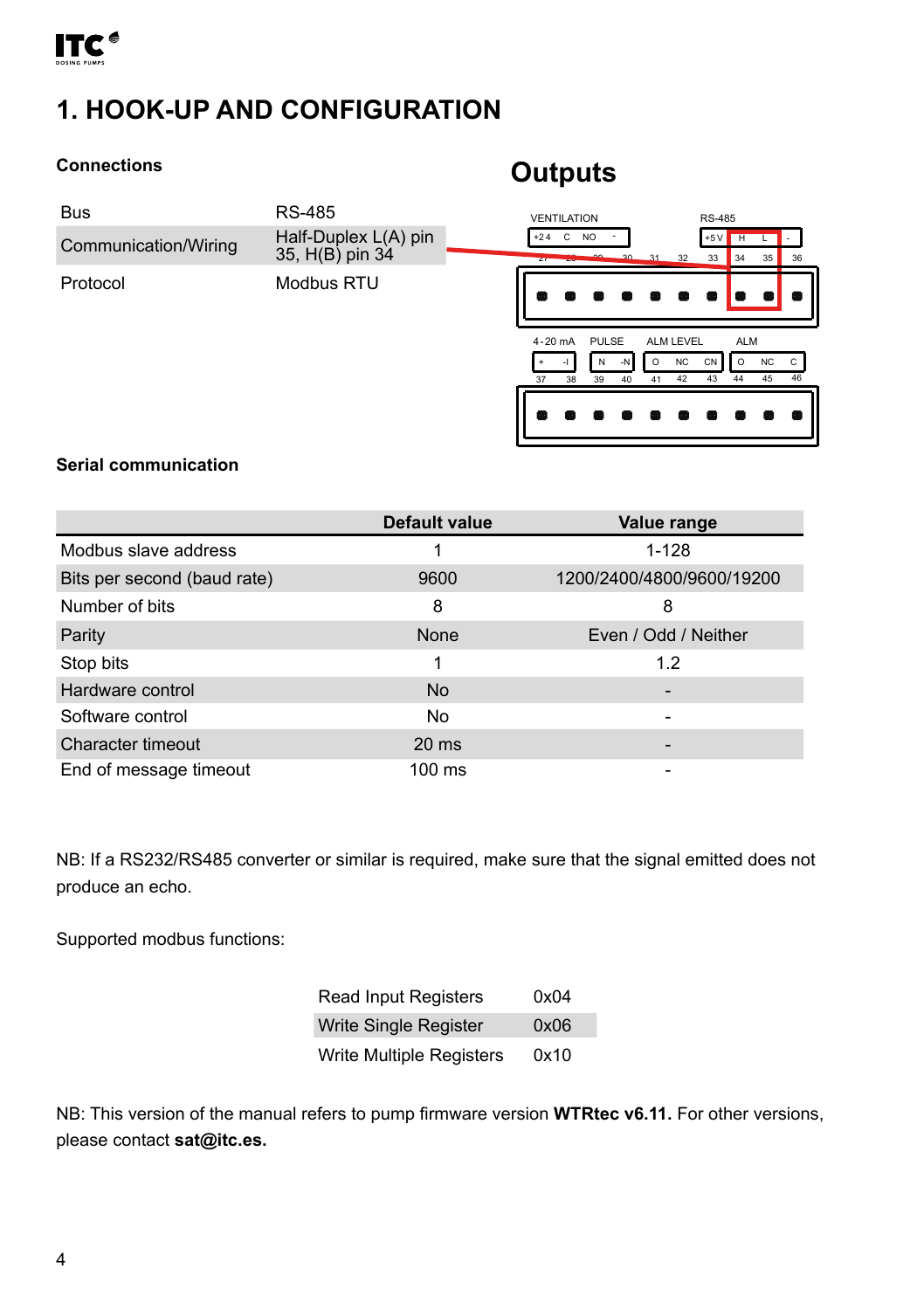# <span id="page-4-0"></span>**2. READ-ONLY VARIABLES**

Supported functions: READ INPUT REGISTERS (0x04)

| <b>MODBUS ADDRESS</b>        | <b>DESCRIPTION</b>                                                                                     | <b>NOTES</b>                                                                                                                                     |
|------------------------------|--------------------------------------------------------------------------------------------------------|--------------------------------------------------------------------------------------------------------------------------------------------------|
| 4500(0x1194)                 | Firmware version                                                                                       | <b>B0: VERSION</b><br><b>B1: SUBVERSION</b>                                                                                                      |
| 4501(0x1195)                 | Hardware version                                                                                       |                                                                                                                                                  |
| 4502(0x1196)                 | Serial number                                                                                          |                                                                                                                                                  |
| 4503(0x1197)                 | Manufacture date                                                                                       |                                                                                                                                                  |
| 4504(0x1198)                 | Pump speed in cycles/min.                                                                              |                                                                                                                                                  |
| 4505(0x1199)                 | Pump sub-status Operation mode / Interior menu<br>$/$ etc                                              |                                                                                                                                                  |
| 4506(0x119A)                 | Alarm stoppage flag. It is used alongside<br>4511(0x119F) to find out whether the pump is on<br>or off |                                                                                                                                                  |
| 4507(0x119B)                 | Pump alarms                                                                                            | $0x01 \rightarrow$ Level 1<br>$0x02 \rightarrow$ Level 2<br>$0x04 \rightarrow$ Flow<br>$0x08 \rightarrow$ Leakage<br>$0x10 \rightarrow$ Pressure |
| 4508(0x119C)                 | Circuit alarms                                                                                         | $0x01 \rightarrow$ Short Circuit<br>$0x02 \rightarrow$ Overload<br>$0x04 \rightarrow OverTemp$                                                   |
| 4509(0x119D)                 | Pulse loss alarm (X/Y mode)<br>Flow out of range alarm<br>(Propor. %/ppm)                              | $0 \rightarrow$ ALARM OFF<br>1 $\rightarrow$ ALARM ON                                                                                            |
| 4510(0x119E)                 | Screen lock                                                                                            | $0 \rightarrow$ Unlocked<br>$1 \rightarrow$ Locked                                                                                               |
| 4511(0x119F)                 | On flag. It is used alongside 4506(0x119A) to find<br>out whether the pump is on or off.               |                                                                                                                                                  |
| 4512(0x11A0)                 | Engine speed in tenths of Herz<br>$(Hz x10 \equiv 800 = 80.0 Hz)$                                      |                                                                                                                                                  |
| 4513(0x11A1)                 | Motor output voltage (V)                                                                               |                                                                                                                                                  |
| 4514(0x11A2)                 | Motor current $(A \times 10 \Rightarrow 80 = 8.0 \text{ A})$                                           |                                                                                                                                                  |
| 4515(0x11A3)                 | Temperature (°C)                                                                                       |                                                                                                                                                  |
| 4516(0x11A4)<br>4517(0x11A5) | Supply voltage (V x 10)<br>Filtered input value 0-4-20mA (mA x 100)                                    |                                                                                                                                                  |
| 4518(0x11A6)                 | HIGH flow rate input reader: Filtered (Hz)                                                             | MSB                                                                                                                                              |
| 4519(0x11A7)                 | HIGH flow rate input reader: Filtered (Hz)                                                             | LSB.                                                                                                                                             |
| 4520(0x11A8)                 | LOW filtered flow meter (ms/pulse)                                                                     | <b>MSB</b>                                                                                                                                       |
| 4521(0x11A9)                 | LOW filtered flow meter (ms/pulse)                                                                     | <b>LSB</b>                                                                                                                                       |
| 4522(0x11AA)                 | Current accuracy in (BAR x 10) o (PSI x 1)                                                             |                                                                                                                                                  |
| 4523(0x11AB)                 | Remote input status                                                                                    | $0 ==$ off<br>$1 == on$                                                                                                                          |
| 4524(0x11AC)                 | XY pulses input status                                                                                 | $0 ==$ off<br>$1 == on$                                                                                                                          |
| 4525(0x11AD)                 | FLOW pulses input status<br>(flow meter)                                                               | $0 ==$ off<br>$1 == on$                                                                                                                          |
| 4526(0x11AE)                 | 4-20 output (mA x 10)                                                                                  |                                                                                                                                                  |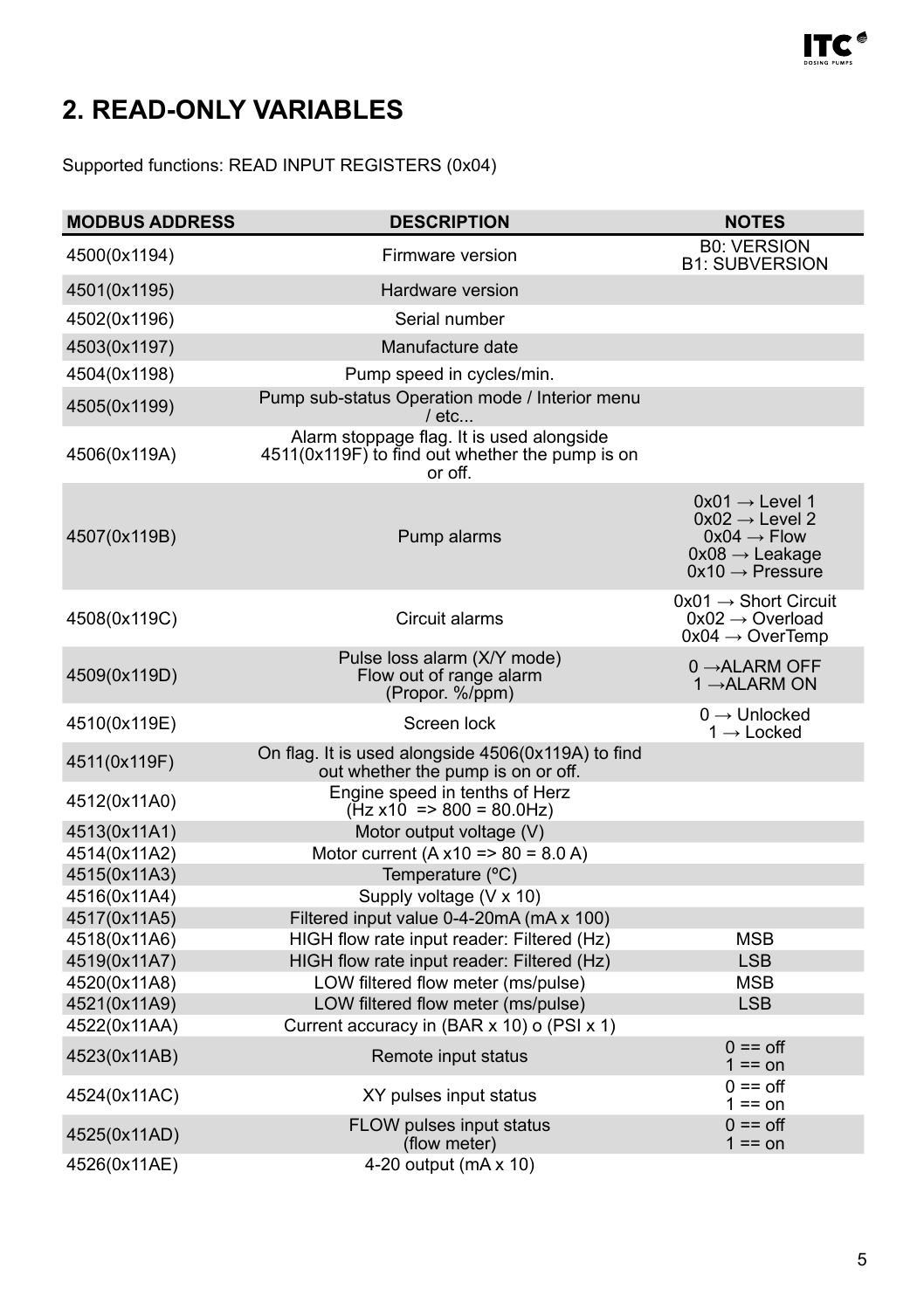

| <b>MODBUS ADDRESS</b> | <b>DESCRIPTION</b>                                                                                            | <b>NOTES</b>            |
|-----------------------|---------------------------------------------------------------------------------------------------------------|-------------------------|
| 4527(0x11AF)          | LEVEL 2 relay output status                                                                                   | $0 ==$ off<br>$1 == on$ |
| 4528(0x11B0)          | ALARM relay output status                                                                                     | $0 ==$ off<br>$1 == on$ |
| 4529(0x11B1)          | TEMP relay output status                                                                                      | $0 ==$ off<br>$1 == on$ |
| 4530(0x11B2)          | Remote input flag                                                                                             |                         |
| 4531(0x11B3)          | Calibration factor resulting from calibration and<br>which applies to the nominal flow rate of the<br>pump    |                         |
| 4532(0x11B4)          | Corrected nominal flow rate with regulation and<br>calibration factor (I/h or gph $\bar{x}$ 10 <sup>4</sup> ) | <b>MSB</b>              |
| 4533(0x11B5)          | Corrected nominal flow rate with regulation and<br>calibration factor (I/h or gph x104)                       | <b>LSB</b>              |
| 4534(0x11B6)          | Cylinder volume (litres or gallons x 10 <sup>6</sup> )                                                        | <b>MSB</b>              |
| 4535(0x11B7)          | Cylinder volume (litres or gallons x 10 <sup>6</sup> )                                                        | <b>LSB</b>              |
| 4536(0x11B8)          | 4-20 mA input value of pressure sensor (mA x<br>100)                                                          |                         |
| 4537(0x11B9)          | <b>RESERVED</b>                                                                                               | <b>RESERVED</b>         |
| 4538(0x11BA)          | Calculated flow (m <sup>3</sup> /h or gpm x 100)                                                              | <b>MSB</b>              |
| 4539(0x11BB)          | Calculated flow (m <sup>3</sup> /h or gpm x 100)                                                              | <b>LSB</b>              |
| 4540(0x11BC)          | Recording counter in EEPROM                                                                                   | <b>MSB</b>              |
| 4541(0x11BD)          | Recording counter in EEPROM                                                                                   | <b>LSB</b>              |
| 4542(0x11BE)          | Total cycle counter                                                                                           | <b>MSB</b>              |
| 4543(0x11BF)          | Total cycle counter                                                                                           | <b>LSB</b>              |
| 4544(0x11C0)          | Operating time in hours                                                                                       |                         |
| 4545(0x11C1)          | Stoppage counter due to short circuit                                                                         |                         |
| 4546(0x11C2)          | Stoppage counter due to short circuit                                                                         |                         |
| 4547(0x11C3)          | Stoppage counter due to Temperature                                                                           |                         |
| 4548(0x11C4)          | Second counter until batch start                                                                              | <b>MSB</b>              |
| 4549(0x11C5)          | Second counter until batch start                                                                              | <b>LSB</b>              |
| 4550(0x11C6)          | Last cycle time (microseconds)                                                                                | <b>MSB</b>              |
| 4551(0x11C7)          | Last cycle time (microseconds)                                                                                | <b>LSB</b>              |
| 4552(0x11C8)          | Cycle counter until end of batch                                                                              | <b>MSB</b>              |
| 4553(0x11C9)          | Cycle counter until end of batch                                                                              | <b>LSB</b>              |
| 4554(0x11CA)          | Second counter until end of batch                                                                             | <b>MSB</b>              |
| 4555(0x11CB)          | Second counter until end of batch                                                                             | <b>LSB</b>              |
| 4556(0x11CC)          | Pump alarm memory                                                                                             |                         |
| 4557(0x11CD)          | Flow meter pulse counter                                                                                      |                         |
| 4558(0x11CE)          | Pump flow rate (I/h or gph x 104)                                                                             | <b>MSB</b>              |
| 4559(0x11CF)          | Pump flow rate (I/h or gph x 104)                                                                             | <b>LSB</b>              |
| 4560(0x11D0)          | Volume counter in proportional mode (litres or<br>gallons $x10^6$ )                                           | <b>MSB</b>              |
| 4561(0x11D1)          | Volume counter in proportional mode (litres or<br>gallons $x106$ )                                            | <b>LSB</b>              |
| 4562(0x11D2)          | <b>RESERVED</b>                                                                                               | <b>RESERVED</b>         |
| 4563(0x11D3)          | <b>RESERVED</b>                                                                                               | <b>RESERVED</b>         |
| 4564(0x11D4)          | Stoppage counter by voltage range                                                                             |                         |
| 4565(0x11D5)          | <b>RESERVED</b>                                                                                               | <b>RESERVED</b>         |
| 4566(0x11D6)          | <b>RESERVED</b>                                                                                               | <b>RESERVED</b>         |
| 4567(0x11D7)          | <b>RESERVED</b>                                                                                               | <b>RESERVED</b>         |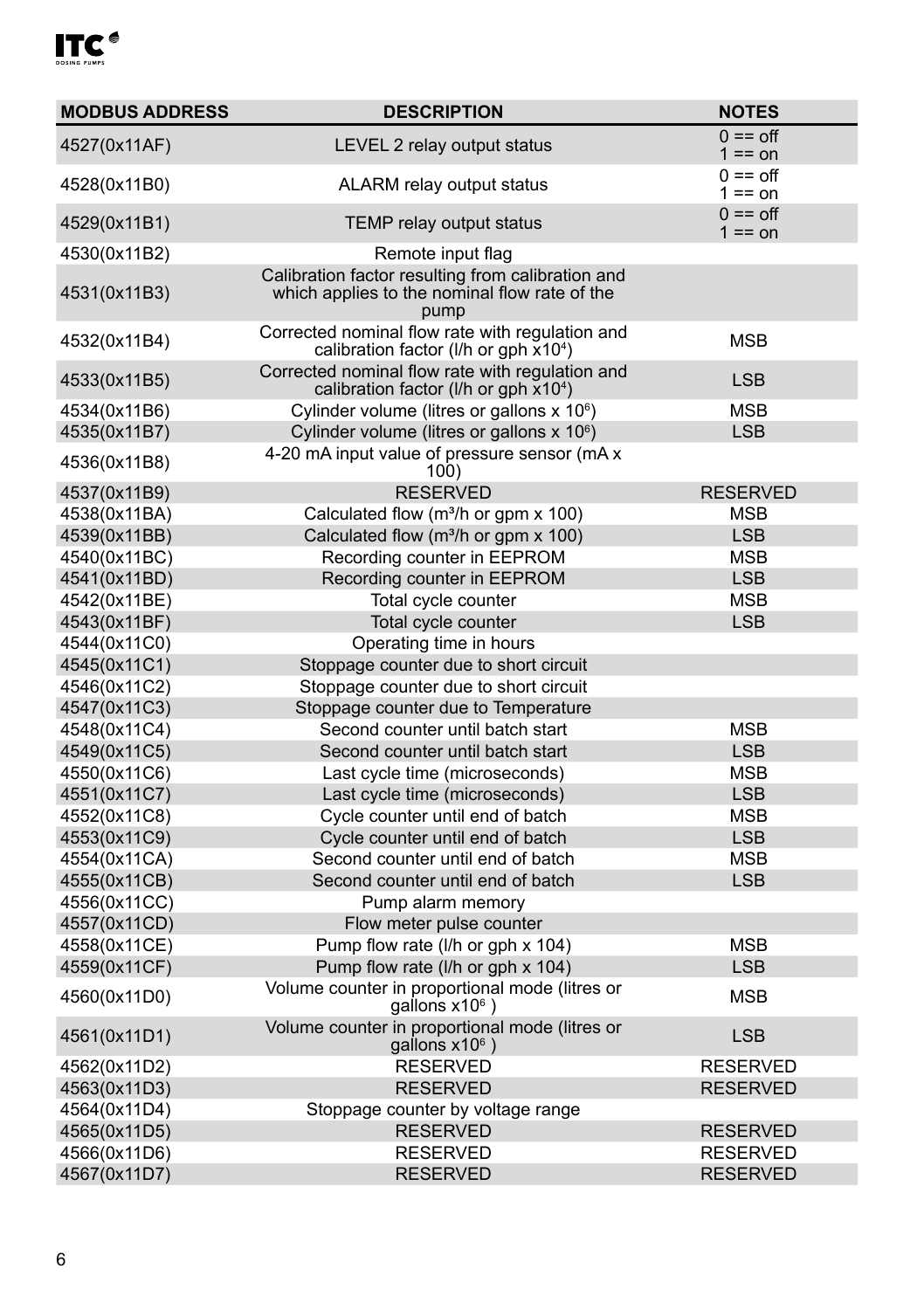

| <b>MODBUS ADDRESS</b> | <b>DESCRIPTION</b>                                 | <b>NOTES</b>                                                                                        |
|-----------------------|----------------------------------------------------|-----------------------------------------------------------------------------------------------------|
| 4568(0x11D8)          | Indicates whether the pump requires<br>maintenance | $0x01 - 50i$<br>$0x02 - y$ Valves<br>$0x04 - >$ Collar<br>$0x08 - >$ Membrane<br>$0x10 - 5$ Bellows |
| 4569(0x11D9)          | <b>RESERVED</b>                                    | <b>RESERVED</b>                                                                                     |
| 4570(0x11DA)          | Cycles remaining to change oil                     | <b>MSB</b>                                                                                          |
| 4571(0x11DB)          | Cycles remaining to change oil                     | <b>LSB</b>                                                                                          |
| 4572(0x11DC)          | Cycles remaining to change valves                  | <b>MSB</b>                                                                                          |
| 4573(0x11DD)          | Cycles remaining to change valves                  | <b>LSB</b>                                                                                          |
| 4574(0x11DE)          | Cycles remaining to change membrane                | <b>MSB</b>                                                                                          |
| 4575(0x11DF)          | Cycles remaining to change membrane                | <b>LSB</b>                                                                                          |
| 4576(0x11E0)          | Cycles remaining to change collar                  | <b>MSB</b>                                                                                          |
| 4577(0x11E1)          | Cycles remaining to change collar                  | LSB                                                                                                 |
| 4578(0x11E2)          | Cycles remaining to change bellows                 | <b>MSB</b>                                                                                          |
| 4579(0x11E3)          | Cycles remaining to change bellows                 | <b>LSB</b>                                                                                          |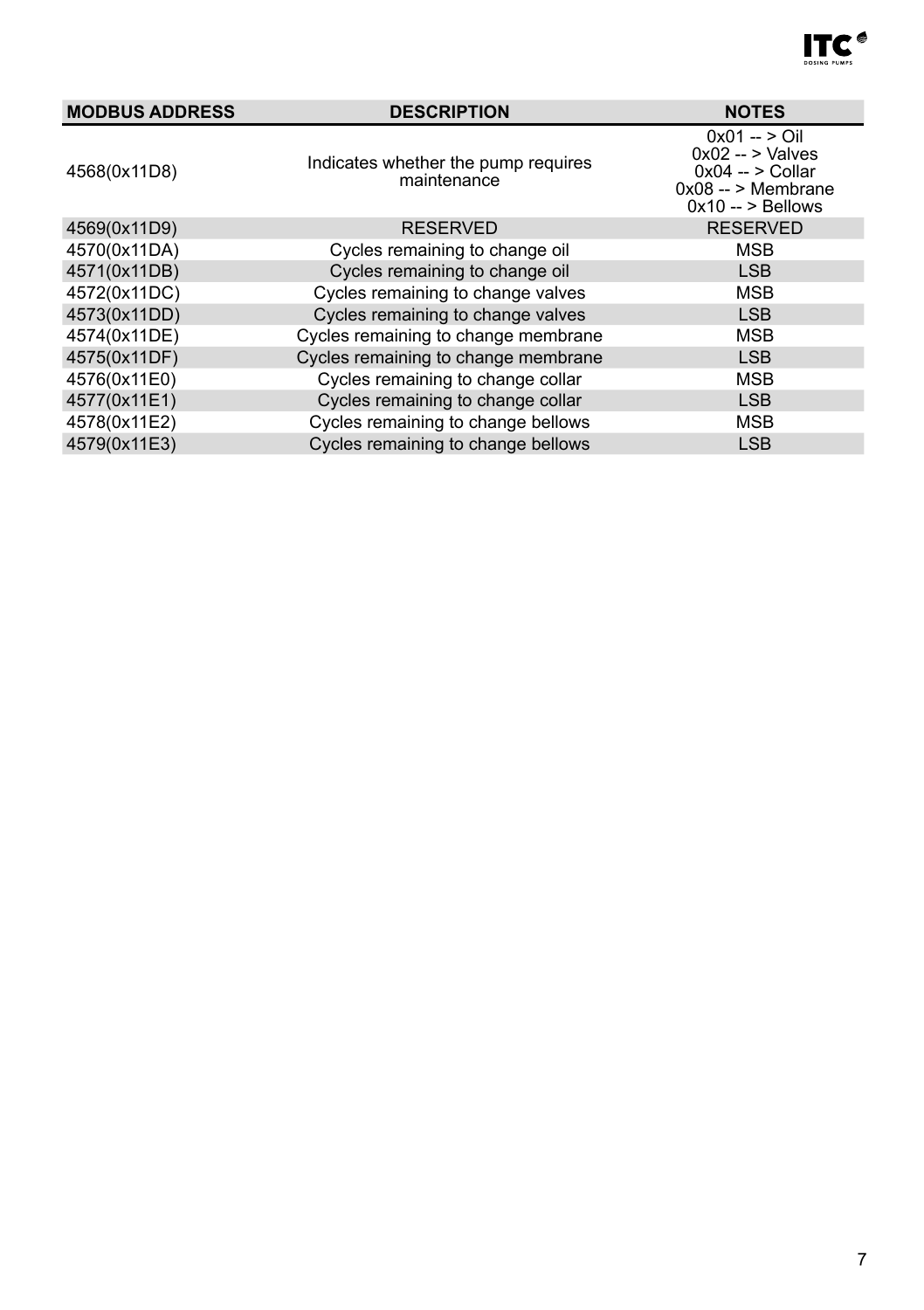# <span id="page-7-0"></span>**3. READ AND WRITE VARIABLES**

Supported functions: READ INPUT REGISTERS (0x04), WRITE SINGLE REGISTER (0x06), WRITE MULTIPLE REGISTERS (0x10)

| <b>MODBUS ADDRESS</b> | <b>DESCRIPTION</b>                                                                                     | <b>BYTE ORDER</b>                                             |
|-----------------------|--------------------------------------------------------------------------------------------------------|---------------------------------------------------------------|
| 0001(0x0001)          | Pump status - on/off                                                                                   | $0 ==$ off<br>$1 == on$                                       |
| 4684(0x124C)          | Current flow rate (I/h or gph $x$ 10 <sup>4</sup> )                                                    | MSB                                                           |
| 4685(0x124D)          | Current flow rate (I/h or gph x 104)                                                                   | <b>LSB</b>                                                    |
| 4686(0x124E)          | Partial cycle counter                                                                                  | <b>MSB</b>                                                    |
| 4687(0x124F)          | Partial cycle counter                                                                                  | <b>LSB</b>                                                    |
| 4688(0x1250)          | <b>RESERVED</b>                                                                                        | <b>RESERVED</b>                                               |
| 4689(0x1251)          | <b>RESERVED</b>                                                                                        | <b>RESERVED</b>                                               |
| 4690(0x1252)          | Manual regulation                                                                                      |                                                               |
| 4691(0x1253)          | Permissible flow rate limit as % (% x100)                                                              |                                                               |
| 4692(0x1254)          | Maximum pump pressure (Bar x 10 or psi x 1)                                                            |                                                               |
| 4693(0x1255)          | Dosing profile                                                                                         | 0-STANDARD<br>1-LOW FLOW<br>2-SLOW_SUCTION<br>3-LOW PULSATION |
| 4694(0x1256)          | <b>RESERVED</b>                                                                                        | <b>RESERVED</b>                                               |
| 4695(0x1257)          | Flow rate units                                                                                        | $0 =$ litres<br>$1 =$ gallons                                 |
| 4696(0x1258)          | Pressure units                                                                                         | $0 = Bar$<br>$1 = psi$                                        |
| 4697(0x1259)          | Units - %/ppm                                                                                          | $0 = \%$<br>$1 = ppm$                                         |
| 4698(0x125A)          | Flow meter type                                                                                        | $0 =$ LOW (Counter)<br>$1 = HIGH$ (Flow meter)                |
| 4699(0x125B)          | Reserved                                                                                               | Reserved                                                      |
| 4700(0x125C)          | Flow meter K factor<br>Counter: (I/pulse or g/pulse x 100)<br>Flow meter: (pulses/l or pulses/g x 100) | <b>MSB</b>                                                    |
| 4701(0x125D)          | Flow meter K factor<br>Counter: (I/pulse or g/pulse x 100)<br>Flow meter: (pulses/l or pulses/g x 100) | LSB.                                                          |
| 4702(0x125E)          | Time without pulses for Low flow meter (counter)<br>to be zero (seconds)                               |                                                               |
| 4703(0x125F)          | Pressure value at 4 mA (Bar x 10 or psi x 1)                                                           |                                                               |
| 4704(0x1260)          | Pressure value at 20 mA (Bar x 10 or psi x 1)                                                          |                                                               |
| 4705(0x1261)          | Number of pump cycles with no pulses in flow<br>meter to activate alarm                                |                                                               |
| 4706(0x1262)          | <b>RESERVED</b>                                                                                        | <b>RESERVED</b>                                               |
| 4707(0x1263)          | Output pulses per volume unit<br>(pulses/litre or pulses/gallon x 100)                                 |                                                               |
|                       |                                                                                                        |                                                               |
| 4708(0x1264)          | % of pump corresponding to 4 mA at output                                                              |                                                               |
| 4709(0x1265)          | % of pump corresponding to 20 mA at output                                                             |                                                               |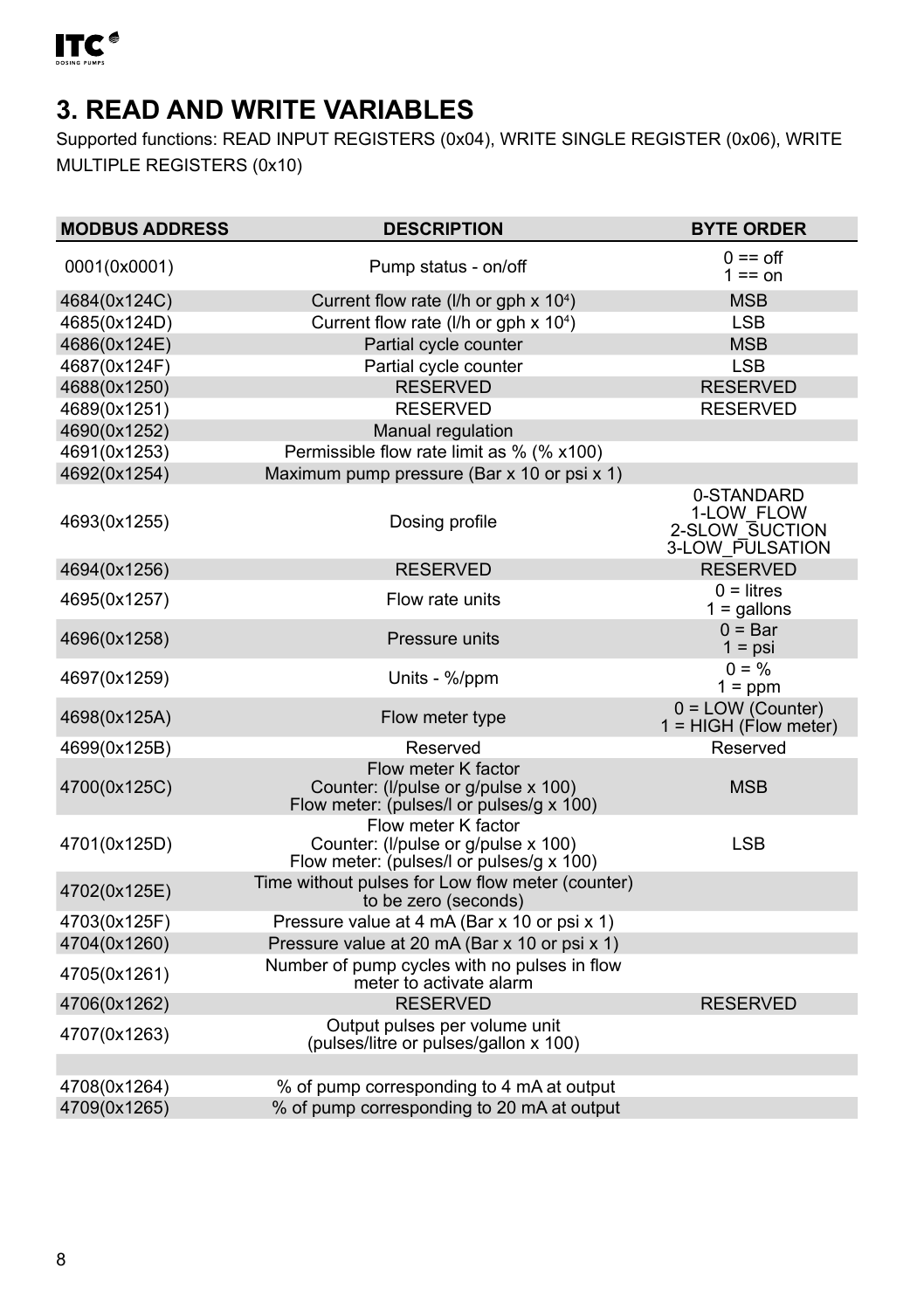

| <b>MODBUS ADDRESS</b> | <b>DESCRIPTION</b>                                                                                                                                           | <b>BYTE ORDER</b>                                                                                                                |
|-----------------------|--------------------------------------------------------------------------------------------------------------------------------------------------------------|----------------------------------------------------------------------------------------------------------------------------------|
| 4710(0x1266)          | Level 1 and Level 2 alarm programming                                                                                                                        | B0: Alarm Level1<br>B1: Alarm Level2<br>$b0 =$ Alarm ON(1)/OFF(0)<br>$b1 =$ Relay ON(1)/OFF(0)<br>$b2 =$ Stop ON(1)/OFF(0)       |
| 4711(0x1267)          | Flow detector and leakage alarm programming                                                                                                                  | <b>B0: Flow alarm</b><br>B1: Leakage alarm<br>$b0 =$ Alarm ON(1)/OFF(0)<br>$b1 =$ Relay ON(1)/OFF(0)<br>$b2 =$ Stop ON(1)/OFF(0) |
| 4712(0x1268)          | Excess pressure alarm programming                                                                                                                            | B0: OverPressure alarm<br>b0 = Alarm ON(1)/OFF(0)<br>b1 = Relay ON(1)/OFF(0)<br>$b2 =$ Stop ON(1)/OFF(0)                         |
| 4713(0x1269)          | Proportional mode                                                                                                                                            | 0: X/Y mode<br>1: $\frac{9}{2}$ ppm mode                                                                                         |
| 4714(0x126A)          | X (input pulses) of XY mode                                                                                                                                  |                                                                                                                                  |
| 4715(0x126B)          | Proportional XY memory limit (pulses)                                                                                                                        |                                                                                                                                  |
| 4716(0x126C)          | Y cycles to complete in proportional XY mode                                                                                                                 |                                                                                                                                  |
| 4717(0x126D)          | Flow rate benchmark as % in XY mode (% x 100)                                                                                                                |                                                                                                                                  |
| 4718(0x126E)          | SetPoint del modo %/ppm (ppm ó % x100)                                                                                                                       | MSB                                                                                                                              |
| 4719(0x126F)          | SetPoint del modo %/ppm (ppm ó % x100)                                                                                                                       | <b>LSB</b>                                                                                                                       |
| 4720(0x1270)          | % of pump in point 1 that corresponds to an<br>input current defined in address 4733/0x127D in<br>analogue mode $(\% \times 100)$                            |                                                                                                                                  |
| 4721(0x1271)          | % of pump in point 2 that corresponds to an<br>input current defined in address 4734/0x127E in<br>analogue mode $(\% \times 100)$                            |                                                                                                                                  |
| 4722(0x1272)          | <b>RESERVED</b>                                                                                                                                              | <b>RESERVED</b>                                                                                                                  |
| 4723(0x1273)          | <b>Batch start</b>                                                                                                                                           | $0 =$ button<br>$1 =$ external<br>$2 = time$                                                                                     |
| 4724(0x1274)          | Time configuration between batches (seconds)                                                                                                                 | <b>MSB</b>                                                                                                                       |
| 4725(0x1275)          | Time configuration between batches (seconds)                                                                                                                 | <b>LSB</b>                                                                                                                       |
| 4726(0x1276)          | Cycles or seconds in batch dose mode                                                                                                                         | <b>MSB</b>                                                                                                                       |
| 4727(0x1277)          | Cycles or seconds in batch dose mode                                                                                                                         | I SB                                                                                                                             |
| 4728(0x1278)          | Batch type                                                                                                                                                   | $0 =$ cycles<br>$1 = \text{time}$                                                                                                |
| 4729(0x1279)          | Flow rate benchmark as % for batch dose<br>mode(% x100)                                                                                                      |                                                                                                                                  |
| 4730(0x127A)          | Indicates whether the pump must stop<br>automatically in %/ppm proportional mode when<br>it reaches a determined volume                                      | $0 = Does not stop$<br>$1 =$ Stops at volume                                                                                     |
| 4731(0x127B)          | Volume to dose in proportional mode for the<br>pump to stop automatically (I or g x 10)                                                                      |                                                                                                                                  |
| 4732(0x127C)          | <b>RESERVED</b>                                                                                                                                              | <b>RESERVED</b>                                                                                                                  |
| 4733(0x127D)          | Current corresponding to point 1 (address<br>$4720/0x1270$ ) for analogue mode (mA x 10)                                                                     |                                                                                                                                  |
| 4734(0x127E)          | Current corresponding to point 2 (address<br>4721/0x1271) for analogue mode (mA x 10)                                                                        |                                                                                                                                  |
| 4735(0x127F)          | Indicates if the 4-20 analogue output replicates<br>the 4-20 input or if it represents a proportion<br>of those defined in 4708(0x1264) and<br>4709(0x1265). | $0 =$ Proportion<br>$1 =$ Copies input                                                                                           |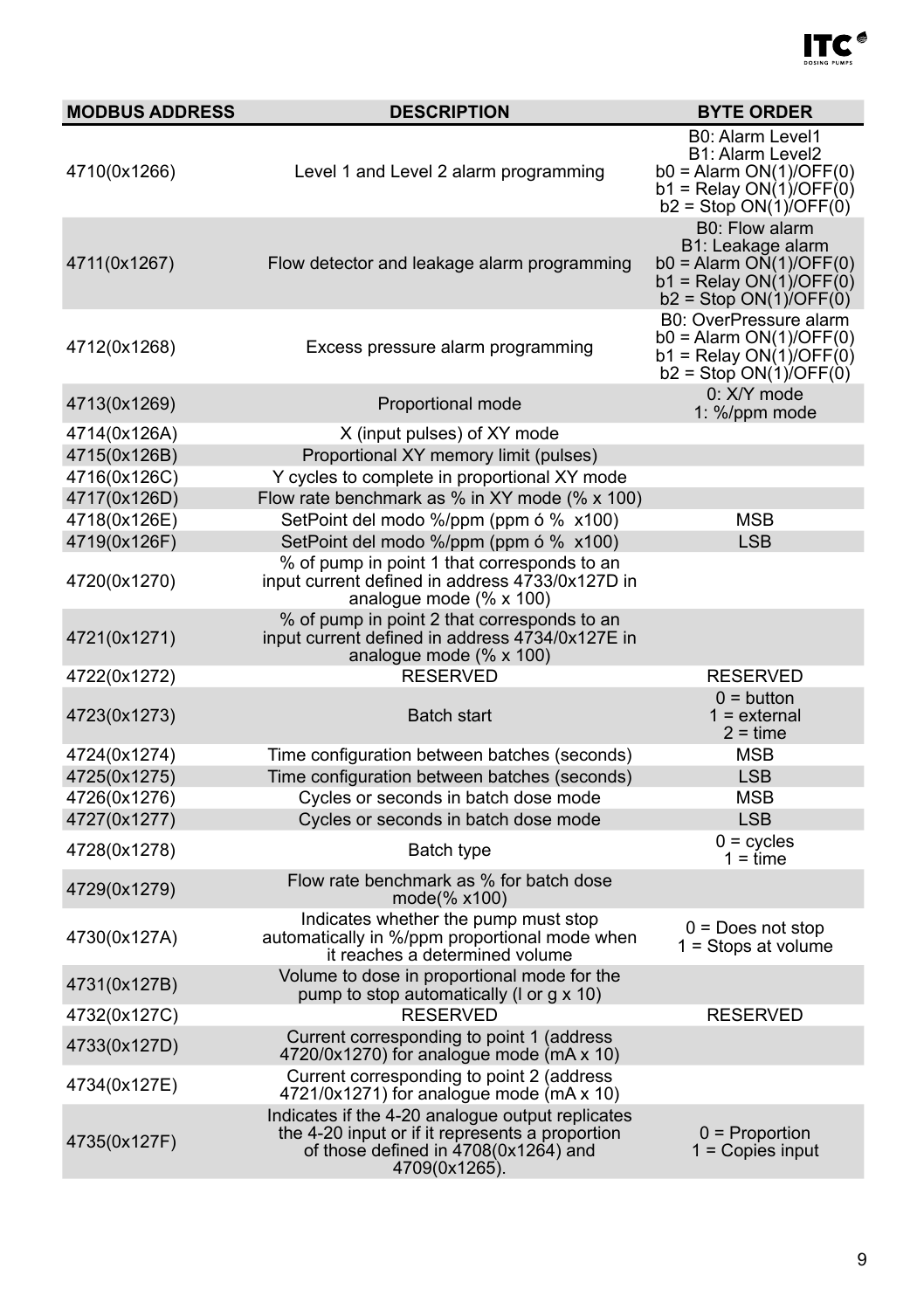

| <b>MODBUS ADDRESS</b>                                                                                           | <b>DESCRIPTION</b>                                                                                                                                             | <b>BYTE ORDER</b>                    |
|-----------------------------------------------------------------------------------------------------------------|----------------------------------------------------------------------------------------------------------------------------------------------------------------|--------------------------------------|
| 4736(0x1280)                                                                                                    | Indicates if the pulse output acts as a pulse<br>per litre counter (address 4707/0x1263) or if<br>it replicates the pulse input of the flow meter/<br>counter. | $0 =$ Proportion<br>1 = Copies input |
| 4737(0x1281)                                                                                                    | <b>RESERVED</b>                                                                                                                                                | <b>RESERVED</b>                      |
| 4738(0x1282)                                                                                                    | <b>RESERVED</b>                                                                                                                                                | <b>RESERVED</b>                      |
| Pressure at which the excess pressure alarm will<br>4739(0x1283)<br>activate, if enabled. (Bar x 10 or psi x 1) |                                                                                                                                                                |                                      |

NB: We recommend reading and modifying variables that occupy two registers at the same time (reading/writing of two registers).

NB: You cannot change any variable if the pump is in operation, except for the flow rate benchmark in Manual mode → 4684(0x124C) and 4685(0x124D), and the set-point work point for %/ppm proportional mode  $\rightarrow$  4718(0x126E) and 4719(0x126F).

NB: Each time a parameter is modified, the pump configuration is written on the non-volatile memory. These must not be continuous as the memory can only be written on a limited number of times (between 1 and 4 million).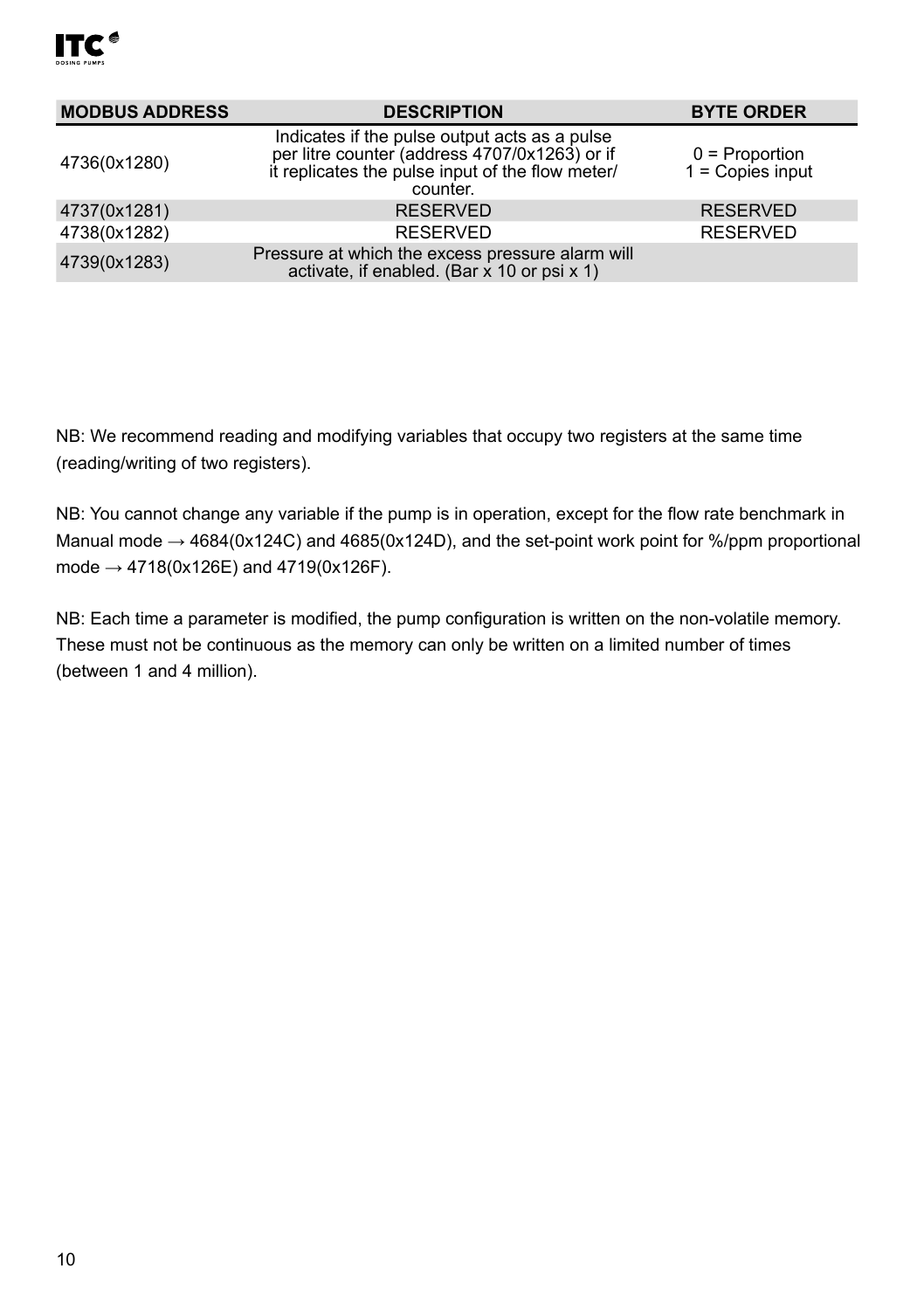

## <span id="page-10-0"></span>**4. EXAMPLES**

**Reading one register** READ INPUT REGISTERS (0x04)

#### Request

|      |                                 | Slave ID Function Reg ADDR HI Reg ADDR LO Num Reg HI Num Reg LO CRC HI CRC LO |                                                                                                                                     |  |
|------|---------------------------------|-------------------------------------------------------------------------------|-------------------------------------------------------------------------------------------------------------------------------------|--|
| 0x01 | $0 \times 04$ $0 \times 11$ $1$ | 0x94                                                                          | $\begin{bmatrix} 0 \times 0 & 1 \\ 0 \times 0 & 1 \end{bmatrix}$ $\begin{bmatrix} 0 \times 75 & 0 \\ 0 \times 75 & 0 \end{bmatrix}$ |  |

#### Response

| Slave ID | <b>Function I.</b> | <b>Byte Count</b> | Value HI | <b>Value LO</b> | <b>CRC HI</b> | <b>CRC LO</b> |
|----------|--------------------|-------------------|----------|-----------------|---------------|---------------|
| 0x01     | 0x04               | 0x02              | 0x06     | 0x0B            | 0xFB          | 0x57          |

Query results:

| Software version | Version 6.11 |  |
|------------------|--------------|--|
|                  |              |  |

#### **Reading multiple registers (Flow, Cycle Counter)** READ INPUT REGISTERS (0x04)

Request

| Slave ID |      |      | Function   Reg ADDR HI   Reg ADDR LO   Num Reg HI   Num Reg LO   CRC HI   CRC LO |      |      |                           |  |
|----------|------|------|----------------------------------------------------------------------------------|------|------|---------------------------|--|
| 0x01     | 0x04 | 0x12 | 0x4C                                                                             | 0x00 | 0x04 | $\vert$ 0x35 $\vert$ 0x66 |  |

#### Response

|      |      | Slave ID   Function   Byte Count | Value1 HI | Value1 LO | Value2 HI |      |      | Value2   Value3 HI   Value3 LO |
|------|------|----------------------------------|-----------|-----------|-----------|------|------|--------------------------------|
| 0x01 | 0x04 | 0x08                             | 0x00      | 0x16      | 0xE3      | 0x60 | 0x00 | 0x00                           |

| Value4<br>HI | Value4<br>LO. | <b>CRC HI</b> | I CRC LO |
|--------------|---------------|---------------|----------|
| 0x05         | 0x5B          | 0x87          | 0x3C     |

Query results:

| Current flow  | $\vert$ 0x0016E360 $\rightarrow$ 1500000 * 10-4 $\rightarrow$ 150.0000 (I/h o gph) |
|---------------|------------------------------------------------------------------------------------|
| Cycle counter | $0x0000055B \rightarrow 1371$ ciclos                                               |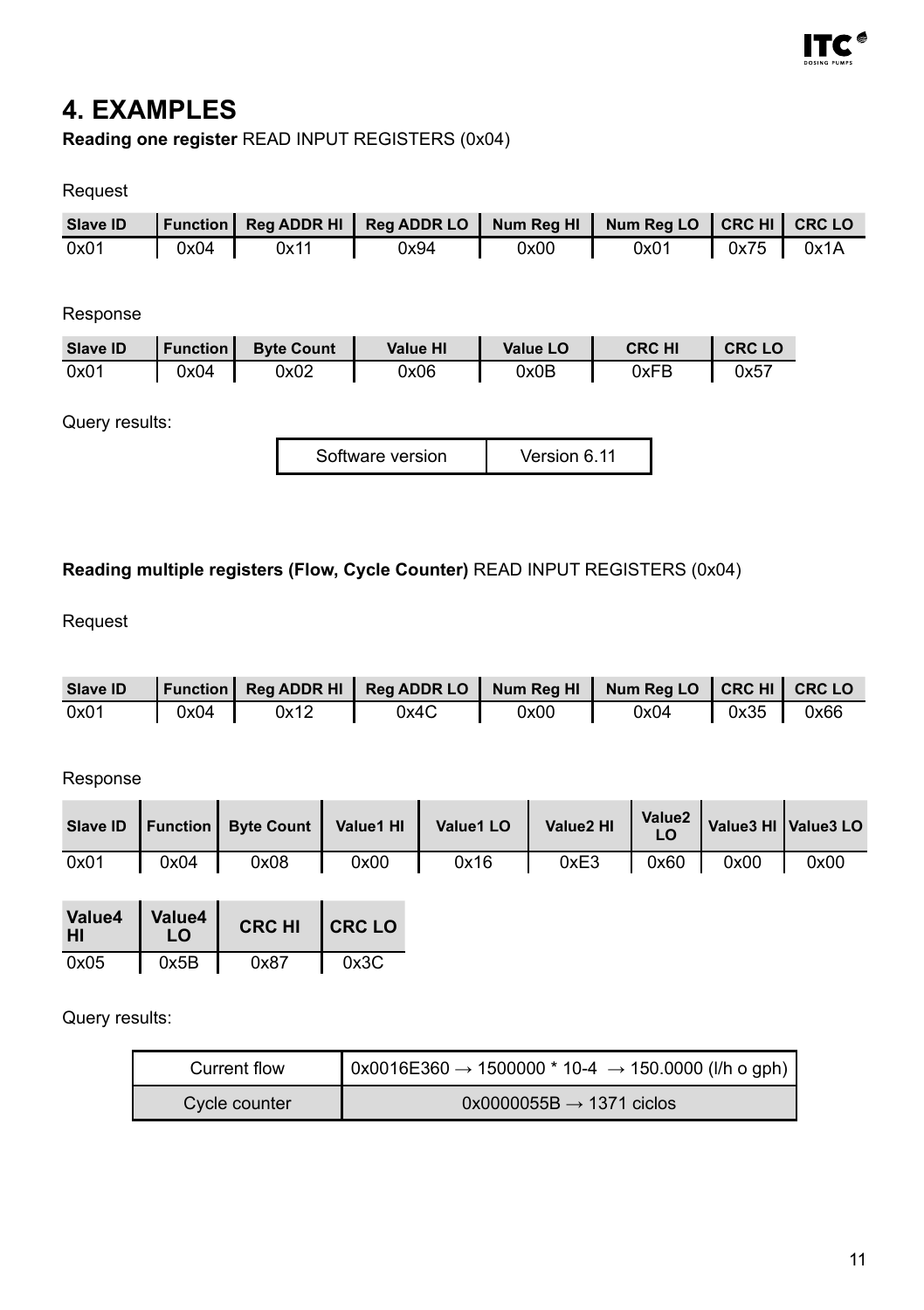

#### **Writing one register** WRITE SINGLE REGISTER (0x06)

|  | <b>Limit as % of flow rate</b> $(0x1253) = 86.50\% (0x21CA)$ |
|--|--------------------------------------------------------------|
|--|--------------------------------------------------------------|

Request:

|      |      |      | Slave ID   Function   Reg ADDR HI   Reg ADDR LO   Value HI |      | Value LO   CRC HI   CRC LO |      |      |
|------|------|------|------------------------------------------------------------|------|----------------------------|------|------|
| 0x01 | 0x06 | 0x12 | 0x53                                                       | 0x21 | 0xCA                       | 0xE4 | 0xA4 |

Response:

|      |      |      | Slave ID Function   Reg ADDR HI   Reg ADDR LO   Value HI |      | Value LO   CRC HI CRC LO |           |  |
|------|------|------|----------------------------------------------------------|------|--------------------------|-----------|--|
| 0x01 | 0x06 | 0x12 | 0x53                                                     | 0x21 | 0xCA                     | 0xE4 OxA4 |  |

#### **Writing multiple registers** WRITE MULTIPLE REGISTERS (0x10)

| Batch start (0x1273)                                      | $0x0002 = 2$ (Time)        |
|-----------------------------------------------------------|----------------------------|
| <b>Time configuration</b><br>between batches<br>(seconds) | $0x000000FA = 250$ seconds |
| Cycles or seconds in<br>batch dose mode                   | $0x00000064 = 100$ cycles  |
| <b>Batch type</b>                                         | $0x0000 = 0$ (cycles)      |
| <b>Flow rate benchmark as %</b><br>for batch dose mode    | $0x1770 = 60.00\%$         |

Request:

| Slave ID | 'Function |      |      | $\left[\begin{array}{c c}\n\text{Reg ADDR} & \text{Reg ADDR} \\ \text{Num Reg HI}\n\end{array}\right]$ |      | <b>Byte</b><br>Count | Value1 | Value1<br>LO |
|----------|-----------|------|------|--------------------------------------------------------------------------------------------------------|------|----------------------|--------|--------------|
| 0x01     | 0x10      | 0x12 | 0x73 | 0x00                                                                                                   | 0x07 | 0x0E                 | 0x00   | 0x02         |

| Value2 HI | Value <sub>2</sub><br>0 ו |      | Value3 HI Value3 LO Value4 HI |      | Value4<br>LO | Value5 Value5 | LO   |
|-----------|---------------------------|------|-------------------------------|------|--------------|---------------|------|
| 0x00      | 0x00                      | 0x00 | 0xFA                          | 0x00 | 0x00         | 0x00          | 0x64 |

| Value6 HI |      |      |      | Value6   Value7 HI   Value7 LO   CRC HI   CRC LO |      |
|-----------|------|------|------|--------------------------------------------------|------|
| 0x00      | 0x00 | 0x17 | 0x70 | 0x50                                             | 0xB1 |

Response:

| <b>Slave ID</b> |      |      |      | Function   Reg ADDR   Reg ADDR   Num Reg HI   Num Reg   CRC HI   CRC LO |      |      |      |
|-----------------|------|------|------|-------------------------------------------------------------------------|------|------|------|
| 0x01            | 0x10 | 0x12 | 0x73 | 0x00                                                                    | 0x07 | 0x75 | 0x68 |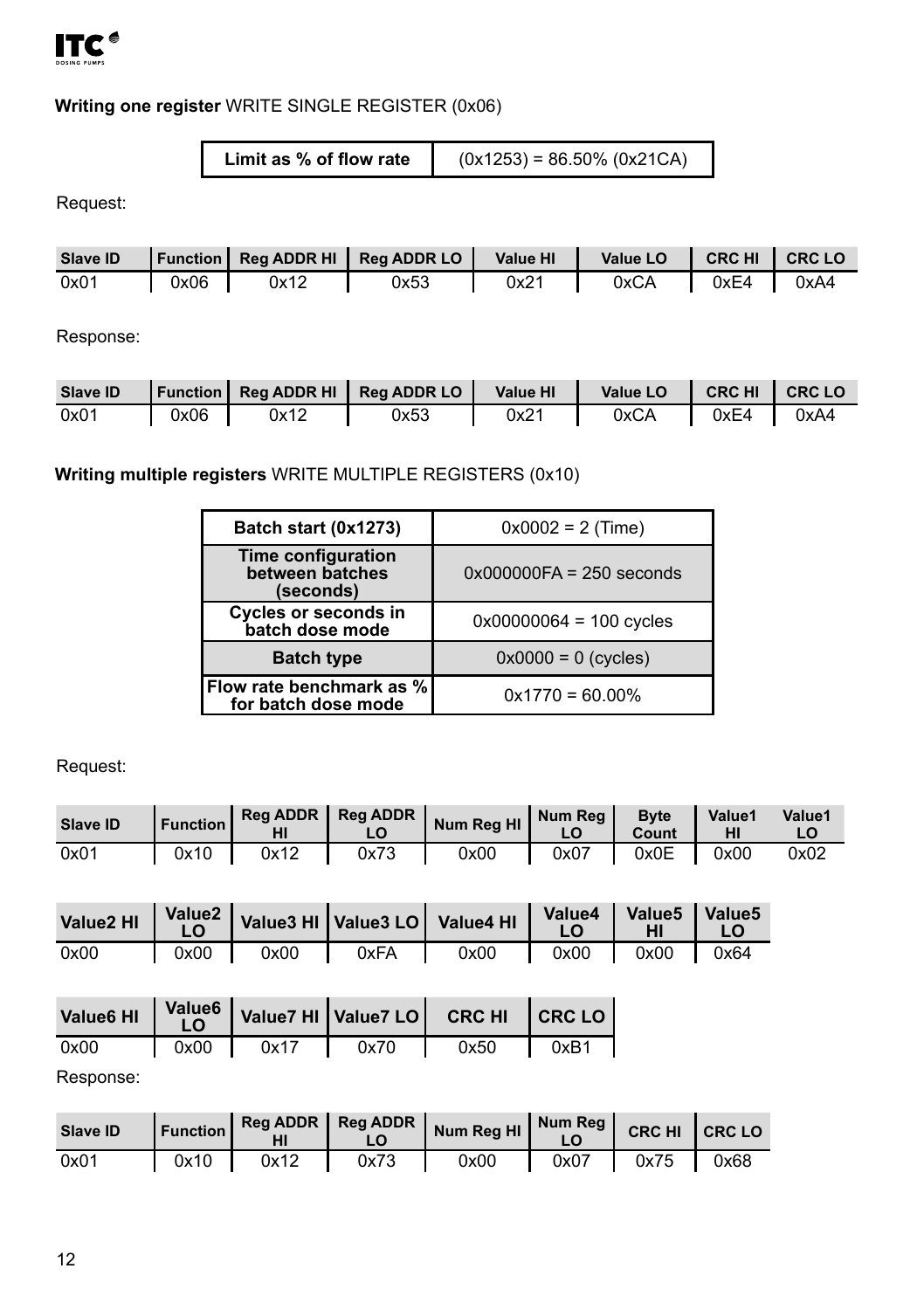

# <span id="page-12-0"></span>**5. ERROR RESPONSE CODES**

| Error response frames      |                 |                          |                       |                       | <b>Error description</b>                                                                                                                            |
|----------------------------|-----------------|--------------------------|-----------------------|-----------------------|-----------------------------------------------------------------------------------------------------------------------------------------------------|
| <b>Slave</b><br>ID<br>0x01 | Error  <br>0x84 | <b>Exception</b><br>0x01 | CRC HI<br>0x82        | <b>CRC LO</b><br>0xC0 | Invalid function code.                                                                                                                              |
| <b>Slave</b><br>ID<br>0x01 | Error I<br>0x84 | <b>Exception</b><br>0x03 | <b>CRC HI</b><br>0x03 | CRC LO<br>0x01        | Reading error. The number of registers to<br>read is invalid (max. 80 registers) or one of<br>the registers is not permitted.                       |
| <b>Slave</b><br>ID<br>0x01 | Error<br>0x86   | <b>Exception</b><br>0x02 | <b>CRC HI</b><br>0xC3 | CRC LO<br>0xA1        | Error writing single register. Register not<br>permitted.                                                                                           |
| <b>Slave</b><br>ID<br>0x01 | Error<br>0x86   | <b>Exception</b><br>0x04 | <b>CRC HI</b><br>0x43 | CRC LO<br>0xA3        | Error writing single register. The variable<br>limits are out of range or the pump is turned<br>on.                                                 |
| <b>Slave</b><br>ID<br>0x01 | Error I<br>0x90 | <b>Exception</b><br>0x03 | <b>CRC HI</b><br>0xC0 | CRC LO<br>0x01        | Error writing multiple registers. The number<br>of registers to read is invalid (max. 60<br>registers) or one of the registers is not<br>permitted. |
| <b>Slave</b><br>ID<br>0x01 | Error I<br>0x90 | <b>Exception</b><br>0x04 | <b>CRC HI</b><br>0x4D | CRC LO<br>0xC3        | Error writing multiple registers. The variable<br>limits are out of range or the pump is turned<br>on.                                              |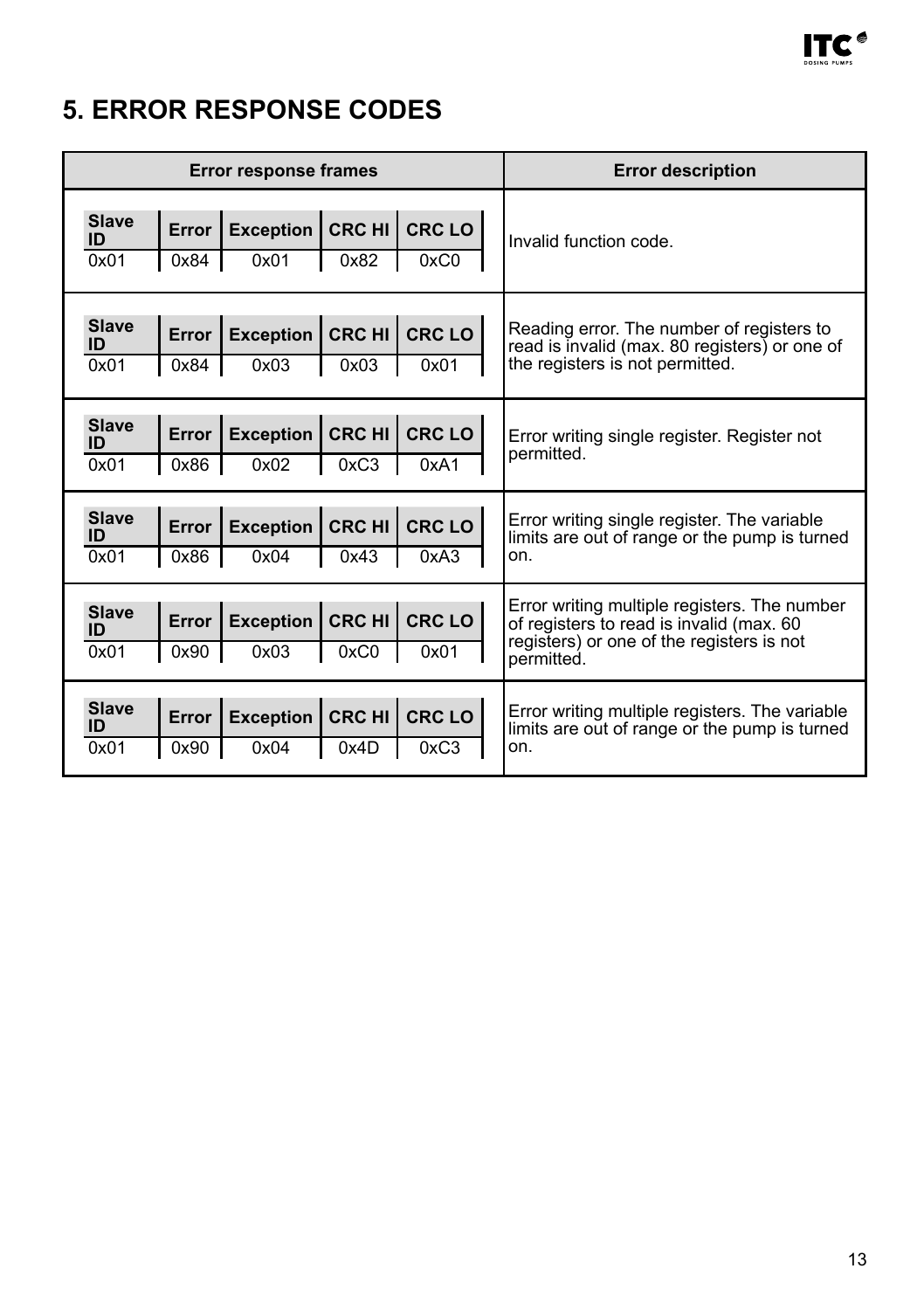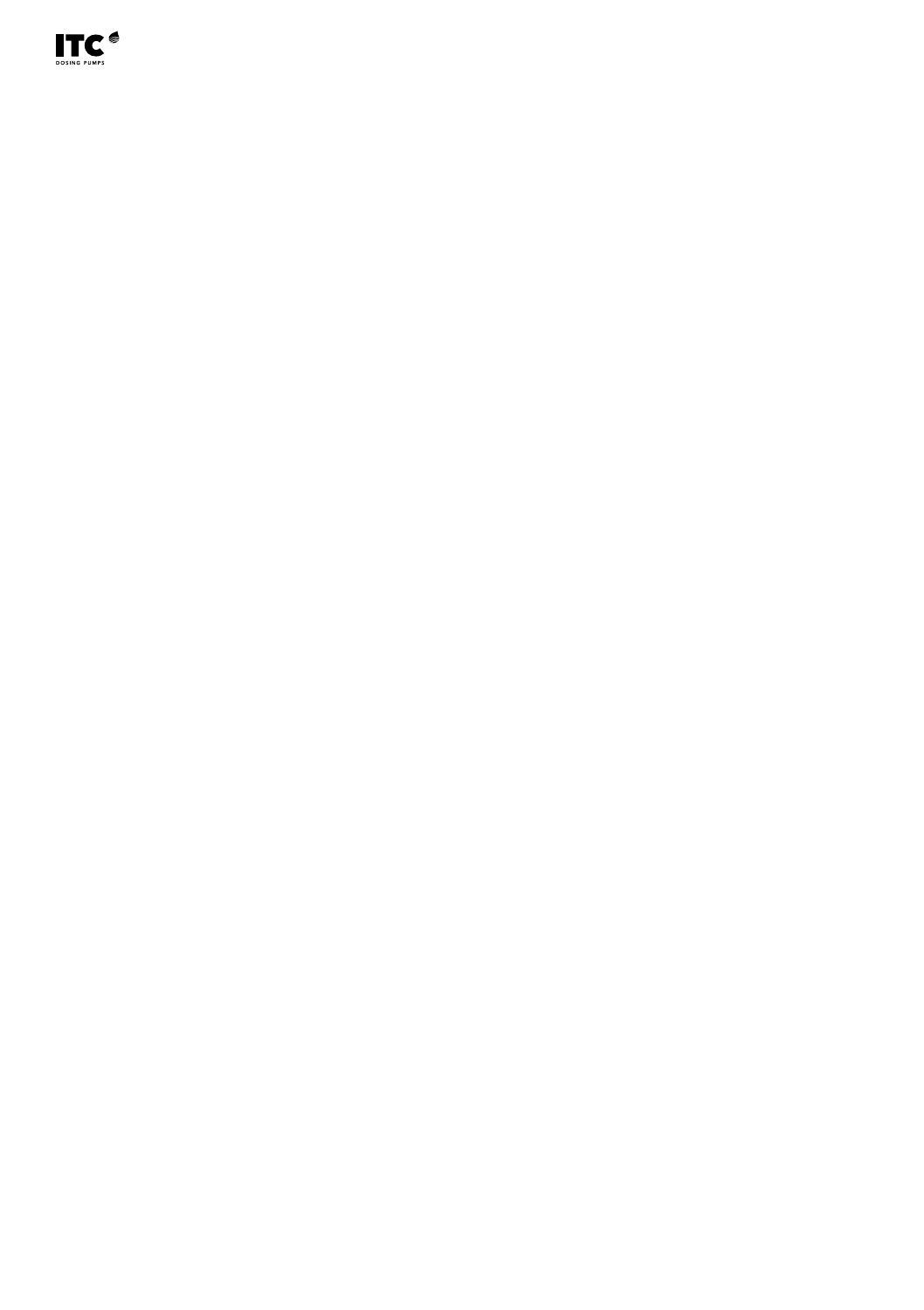

# <span id="page-14-0"></span>**EU DECLARATION OF CONFORMITY**

# $\epsilon$

I.T.C S.L. Vallès, 26 Polígono Industrial Can Bernades-Subirà 08130 Santa Perpètua de Mogoda, Spain

Declares that all models of the DOSTEC AC products identified by serial numbers and manufacture years comply with the Machinery Directive 2006/42/EC, the Low Voltage Directive 2014/35/EU and the Electromagnetic Compatibility Directive 2014/30/EU, provided that the installation, use and maintenance are performed in accordance with current legislation and the indications given in the instruction manual.

Xavier Corbella Manager

| W     |
|-------|
|       |
|       |
| OS NG |
|       |

I.T.C. S.L. warrants the product specified in this document for a period of 1 year, provided that the device has been installed, used and maintained correctly.

The device must be sent free of charge to an accredited workshop or to I.T.C. S.L.'s technical service, and it will be returned to you, cash on delivery.

The warranty document bearing the purchase date and the stamp of the establishment where the device was purchased, or a photocopy of the purchase invoice, must be sent alongside the device.

**MODEL**

**SERIAL NO.**

**Purchase date and stamp of the establishment where the device was purchased**

**DATE:**